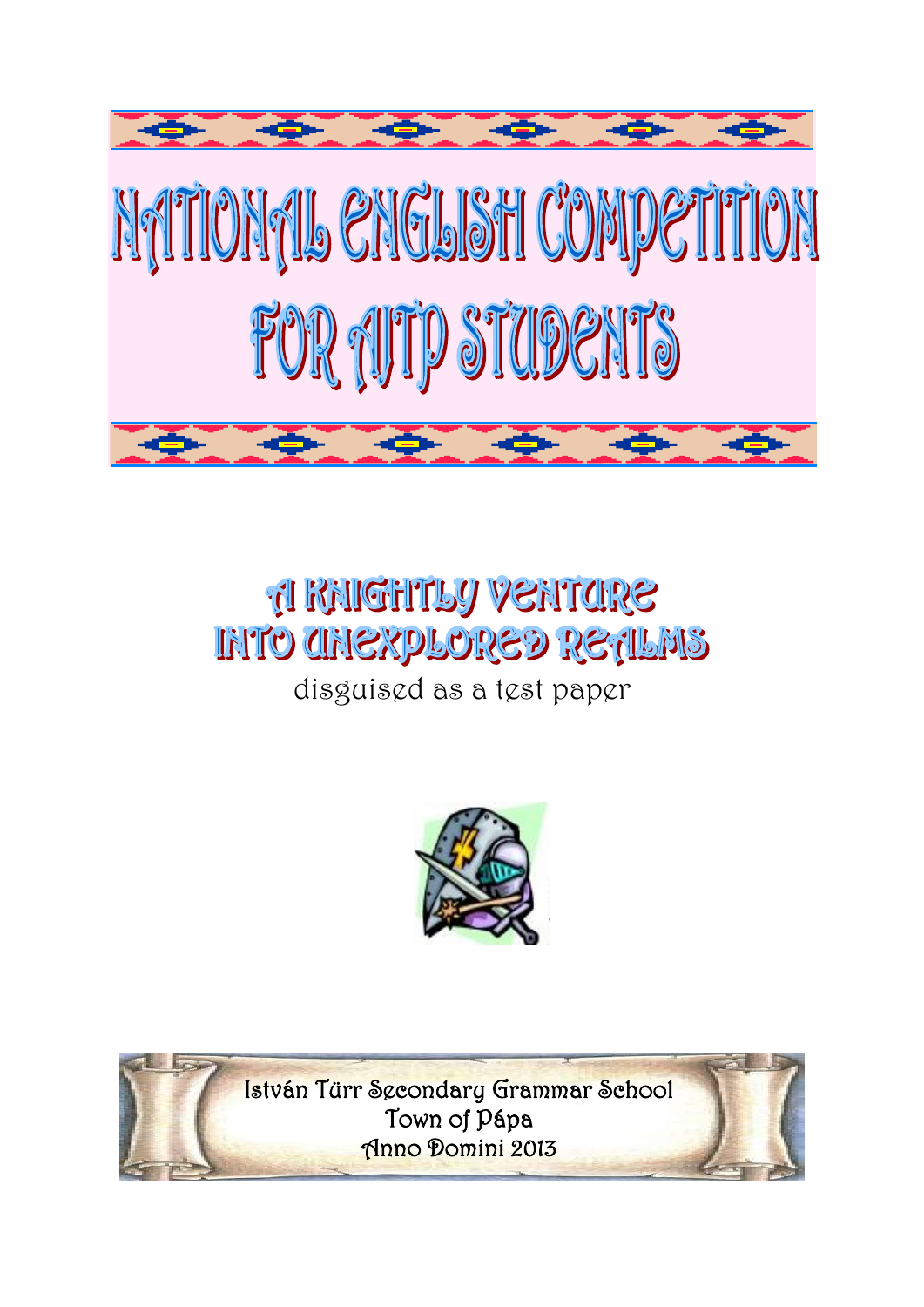

TO ALL CONTESTANTS: You can work on this test paper but you must write all your answers on the Answer Sheet.

Read the following text about café life in Britain, and do the related exercises below.

#### GREASE: CAFÉ LIFE IN BRITAIN

*Greasy spoon cafés* or simply *greasy spoons* very rarely appear in guidebooks, but they are an essential part of life in the UK, especially for people living in the bigger cities. In London, the capital city of greasy spoons, there are hundreds and hundreds, fuelling the population with bacon, egg and sausage. These small restaurants are so common and everyday – like baked beans or phone boxes – that they are barely even noticed, but if greasy spoons were removed, the country would be on its knees.

Greasy spoon cafés are so called because any cutlery that comes into contact with the food on offer is immediately coated with a sticky, greasy layer of lard. It almost seems like an oily mist hangs in the air, as if fat drips from the walls. More calories can be found in a cup of tea in a good greasy spoon than in a whole meal at a normal restaurant.

Greasy spoons are generally found slightly away from the main streets of most towns, on the shabbier roads. Always a bit dirty and down-at-heel, they usually have large (grease coated) glass windows, a plastic sign with the name of the café - usually containing the name of the owner e.g. Mario's, Bob's place, Rita's café - and a huge menu offering a wide variety of artery clogging delights.

Inside they are generally clean, functional and scruffy. You'll see old wooden seats, tables covered with cracked linoleum and plain walls. Each table has on it a bottle of brown sauce, tomato ketchup and vinegar, and pots of salt and pepper. In the background, behind a chipped counter, are huge gleaming tea urns and a steaming kitchen where the gruff chefs work their magic.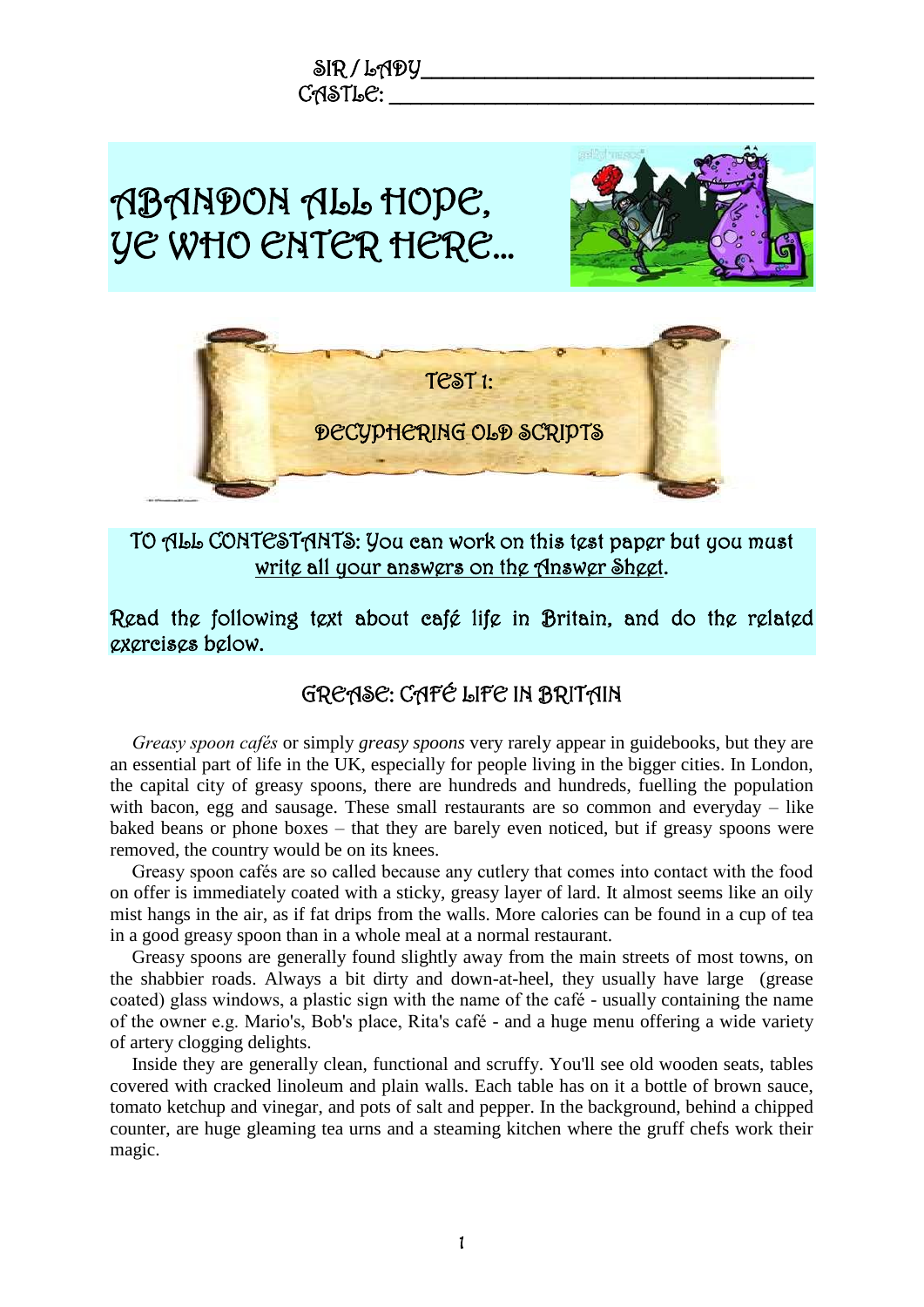In a typical greasy spoon, you will find people from all walks of life: Poets, drop-outs, hurrying businessmen, students lazing around with huge mugs of tea. Some read novels, some stare into space, and others catch up on the day's news. There will be young couples staring into each other's eyes or lonely old men coming out for a change of scene. At weekends there will always be large groups of friends, recovering from a night on the town. They are all united by one thing: the food. They are all looking for an absolutely substantial meal.

The meals are dangerously unhealthy, and absolutely delicious. All kinds of fried food can be bought for incredibly low prices. The centrepiece is usually the traditional English breakfast. Although it is called a breakfast, it takes a brave soul to eat it first thing in the morning, because it is huge. At least two pieces of bacon, two sizzling sausages, two fried eggs (sunny side up), fried mushrooms, baked beans and bread soaked in hot oil and fried. The very finest greasy spoons will also offer several pieces of black pudding – surprisingly tasty, considering that it is made from – wait for it – pigs' blood and lard.

The English breakfast is full of meat and fat. If you want something less filling, there is still a lot to choose from; particular specialities are bacon or fried egg sandwiches (or of course, bacon and egg sandwiches). There is also often a range of vegetarian sausages and burgers. Greasy spoons have some devoted followers. Tapping "Greasy Spoon" into an internet search engine will bring up hundreds of entries – with pictures, reviews, menus and stories. But of course, nothing can beat going to a real one – especially on an empty stomach.

#### 1. Find the synonyms of the following definitions in the text. Remember: write all your answers on the Answer Sheet.  $(12 - )$

- 1. white fat from pigs that is used for cooking
- 2. if something has a small peace broken off the edge of it \_\_\_\_\_\_\_\_\_\_\_\_\_\_\_\_\_\_\_\_\_
- 3. shiny, bright  $\Box$
- 4. someone who refuses to take part in ordinary society because they do not agree with its social practices
- 5. a tall cup used for drinking milk, coffee, etc. \_\_\_\_\_\_\_\_\_\_\_\_\_\_\_\_\_\_\_\_\_\_\_\_\_\_\_\_\_
- 6. strongly supporting somebody or something because you admire or enjoy them
- 7. extremely important or necessary
- 8. nourish, feed
- 9. unattractive and not well cared for \_\_\_\_\_\_\_\_\_\_\_\_\_\_\_\_\_\_\_\_
- 10. speaking in a rough unfriendly voice
- 11. fall in drops \_\_\_\_\_\_\_\_\_\_\_\_\_\_\_\_\_\_\_\_
- 12. a piece of information or writing that is recorded in a dictionary or in a computer system



\_\_\_\_\_\_\_\_\_\_\_\_\_\_\_\_\_\_\_\_

\_\_\_\_\_\_\_\_\_\_\_\_\_\_\_\_\_\_\_\_



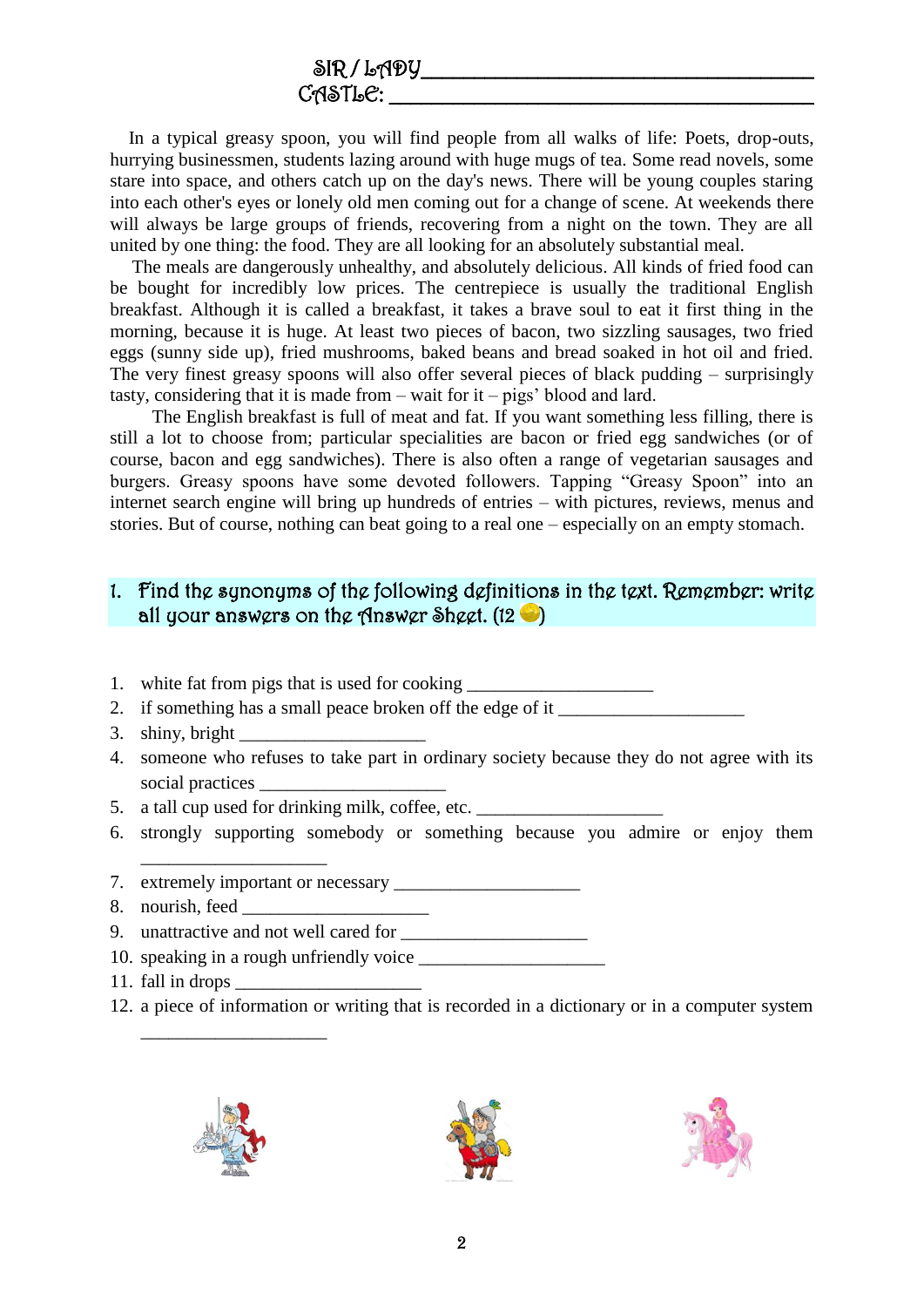# $\delta$ IR / LADY

#### $C$ ASTL $C$ :  $\blacksquare$

#### 2. Decide whether the following statements are true (T) or false (F). Remember: write all your answers on the Answer Sheet. (13

- 1) Greasy spoons play an important role only in the life of bigger cities.
- 2) Greasy spoon cafés are as ordinary for the British as phone boxes.
- 3) People would be rather disappointed if there weren't any greasy spoons.
- 4) The name of greasy spoon cafés derives from the type of cutlery people use there.
- 5) The food served at a normal restaurant is not as fattening as a cup of tea in a greasy spoon.
- 6) The windows of some greasy spoon cafés are so dirty that you cannot see the plastic signs with the owner's name.
- 7) Greasy spoons have quite an exhaustive menu offering delicious but unhealthy dishes.
- 8) The furniture in greasy spoon cafés is simple but practical.
- 9) Some people go to a greasy spoon just because they feel bored at home.
- 10) It's worth having breakfast in a greasy spoon only if you don't mind eating a lot in the morning.
- 11) The traditional English breakfast includes black pudding in all greasy spoon cafés.
- 12) People unwilling to eat meat are not advised to go to a greasy spoon café.
- 13) It's better to order food online from certain greasy spoon cafés.





DRAG-ON DRAG-OFF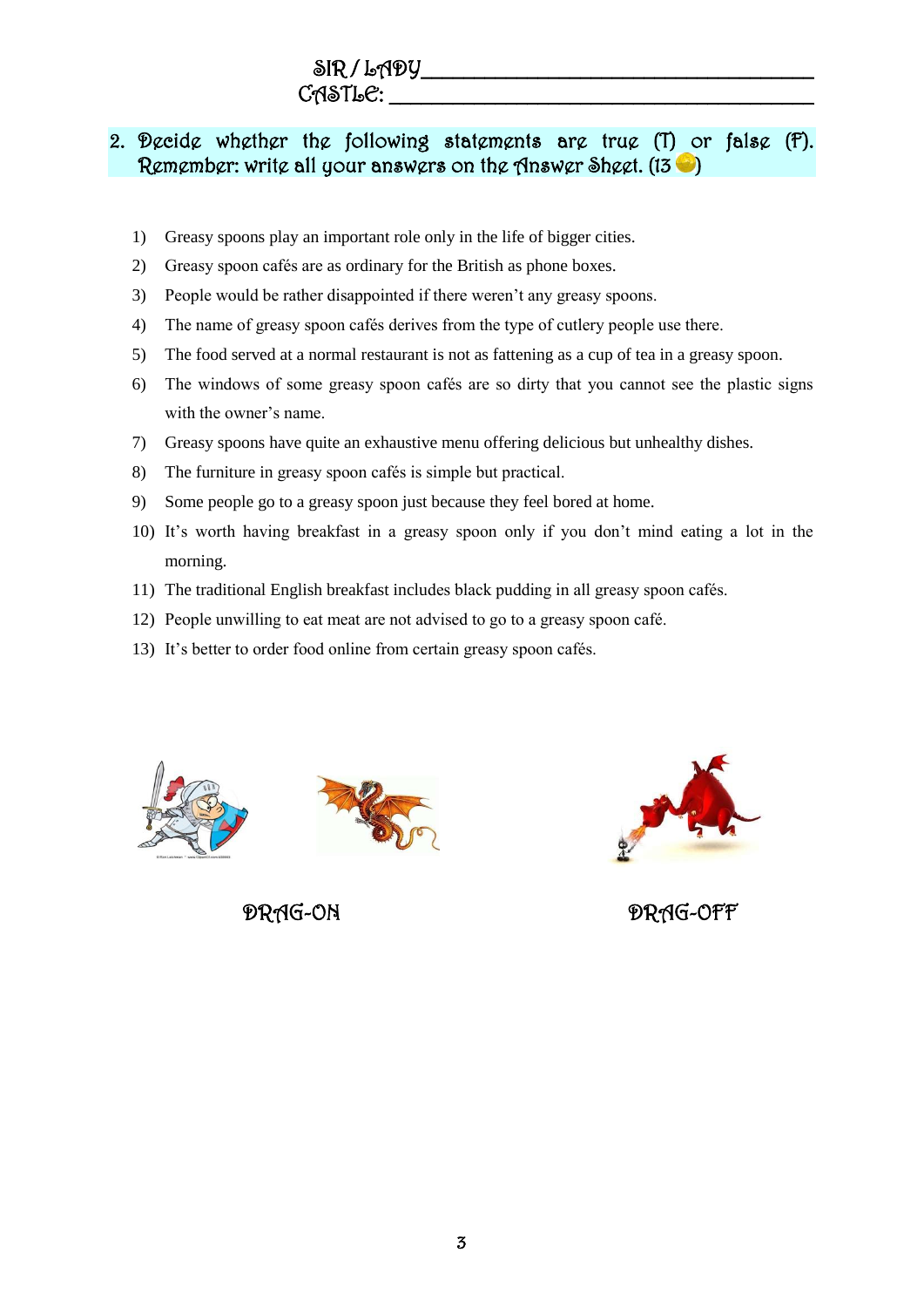

1. Read the text below and use the word given to form a word that fits the gap in the same line. There is an example at the beginning. Remember: write all your answers on the Answer Sheet.  $(10 - )$ 



## TAKE-AWAY FOOD IN BRITAIN

The fish and chip shop is the most **(0) traditional** form of British take-**TRADITION** away, a place which sells **(1)** \_\_\_\_\_\_\_\_\_\_\_\_\_\_\_\_\_\_\_\_ hot meals at **AFFORD** lunch time and in the evening.

However, the last thirty or forty years have seen the rapid spread of foreign fast food restaurants, and there are now few towns without Chinese, Indian and Italian restaurants, as well as many other **(2)** \_\_\_\_\_\_\_\_\_\_\_\_\_\_\_\_\_\_\_\_ of food. **VARY**

Despite the constant **(3)** \_\_\_\_\_\_\_\_\_\_\_\_\_\_\_\_\_\_\_\_, the concept is always the same: **(4)** \_\_\_\_\_\_\_\_\_\_\_\_\_\_\_\_\_\_\_\_ meals to eat in or take away for clients who don't have the time or energy to cook for themselves. Restaurants such as MacDonald's pioneered the idea of fast food to be eaten whilst sitting down in the restaurant itself, and also developed ways of ensuring their **(5)** \_\_\_\_\_\_\_\_\_\_\_\_\_\_\_\_\_\_\_\_ ate **CUSTOM (6)** \_\_\_\_\_\_\_\_\_\_\_\_\_\_\_\_\_\_\_\_and left. **INNOVATE ECONOMY QUICK**

Visitors to Britain are advised to try everything at least once, **(7)** \_\_\_\_\_\_\_\_\_\_\_\_\_\_\_\_\_\_\_\_ the foods which are not common in their own countries. They are also warned not to make **(8)** \_\_\_\_\_\_\_\_\_\_\_\_\_\_\_\_\_\_\_\_ with the food they eat at home; the pizza **COMPARE** and pasta which is served in London, is very (9) to be as **(10)** \_\_\_\_\_\_\_\_\_\_\_\_\_\_\_\_\_\_\_\_ as the dishes available in Naples **TASTE** or Rome. **SPECIAL LIKE**

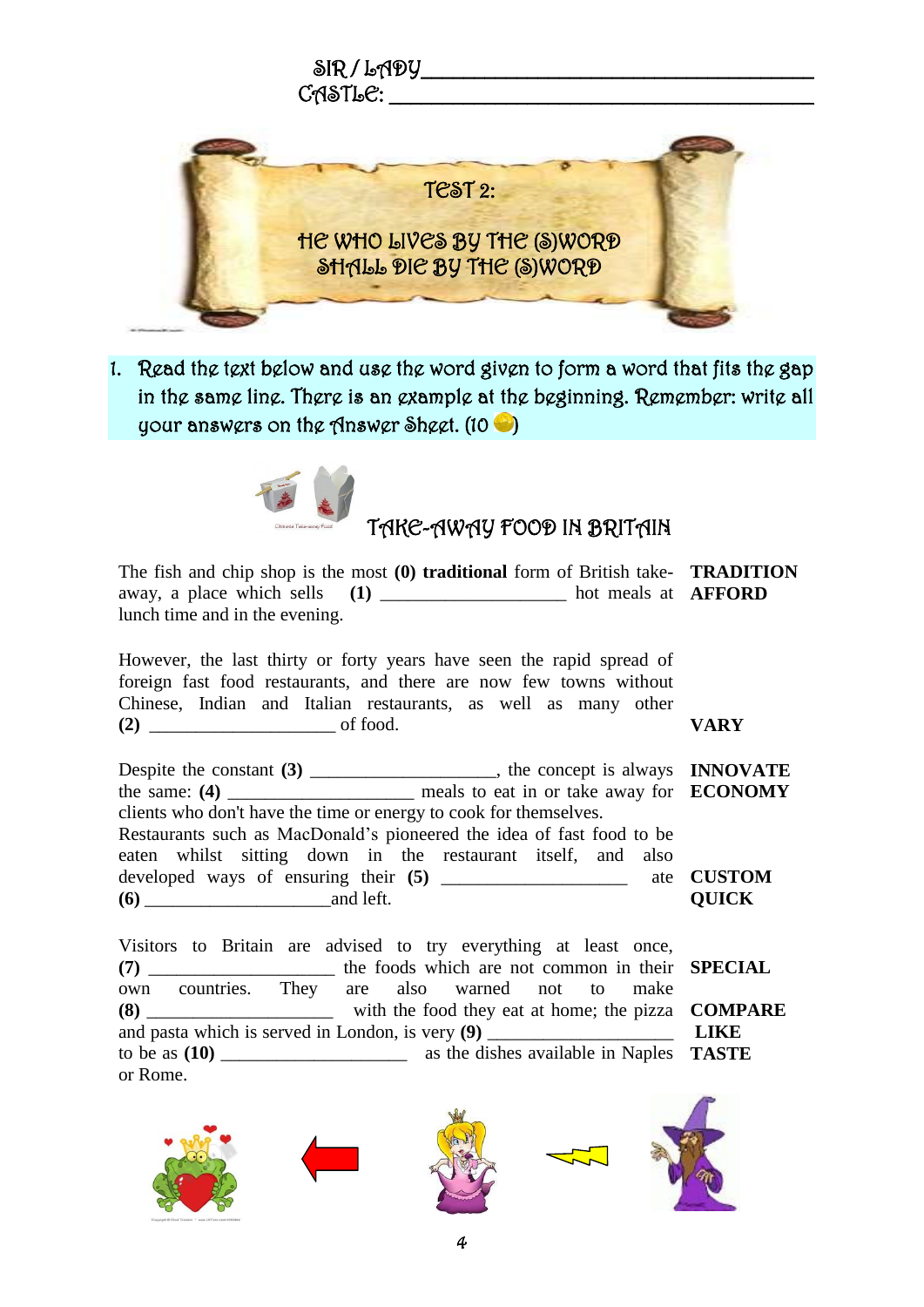| SIR/LADY |  |
|----------|--|
| CASTLE:  |  |

#### 2. Complete the text with the missing words. There are seven extra words you won't need. Remember: write all your answers on the Answer Sheet. (10  $\bullet$  )

### THE WIFE OF THE PRESIDENT



*after, graduating, in, take, assassination, like, on, unmarried, gave, maiden, overcome, up, graduate, murder, stopped, win, as*

Jacqueline Lee Kennedy was named **(1)** \_\_\_\_\_\_\_\_\_\_ her father, Jack. Her **(2)** \_\_\_\_\_\_\_\_\_\_ name was Bouvier, but she adopted her husband's name when she got married.

After her husband's **(3)** \_\_\_\_\_\_\_\_\_\_, she remarried again. Her new husband was Aristotle Onassis, a Greek shipping magnate. However, she kept the surname Kennedy, as it had a positive effect **(4)** her social life. It was difficult for her to **(5)** 

people's negative attitude towards her remarriage. The public could not accept the fact that she was not an unhappy widow any more.

A few years after Onassis died; she entered a new relationship with a successful businessman. However, she had made **(6)** her mind never to marry again.

Physically she looked **(7)** \_\_\_\_\_\_\_\_\_\_ her father Jack, but she did not **(8)** \_\_\_\_\_\_ after him.

She was a very well- educated woman, who attended upper-class schools. As a Vassar student she travelled extensively, and she spent her junior year in France before (9) from George Washington University. Following her graduation, she was hired as photographer for *The Washington Times-Herald*.

In January 1994, Jacqueline Kennedy Onassis was diagnosed with non-Hodgkin's lymphoma, a form of cancer. Her diagnosis was announced to the public the following month. The family and doctors were initially optimistic, and she (10) \_\_\_\_\_\_\_\_\_\_ up smoking at the insistence of her daughter, having previously been a three-pack-a-day smoker. She died on May, 19, 1994.

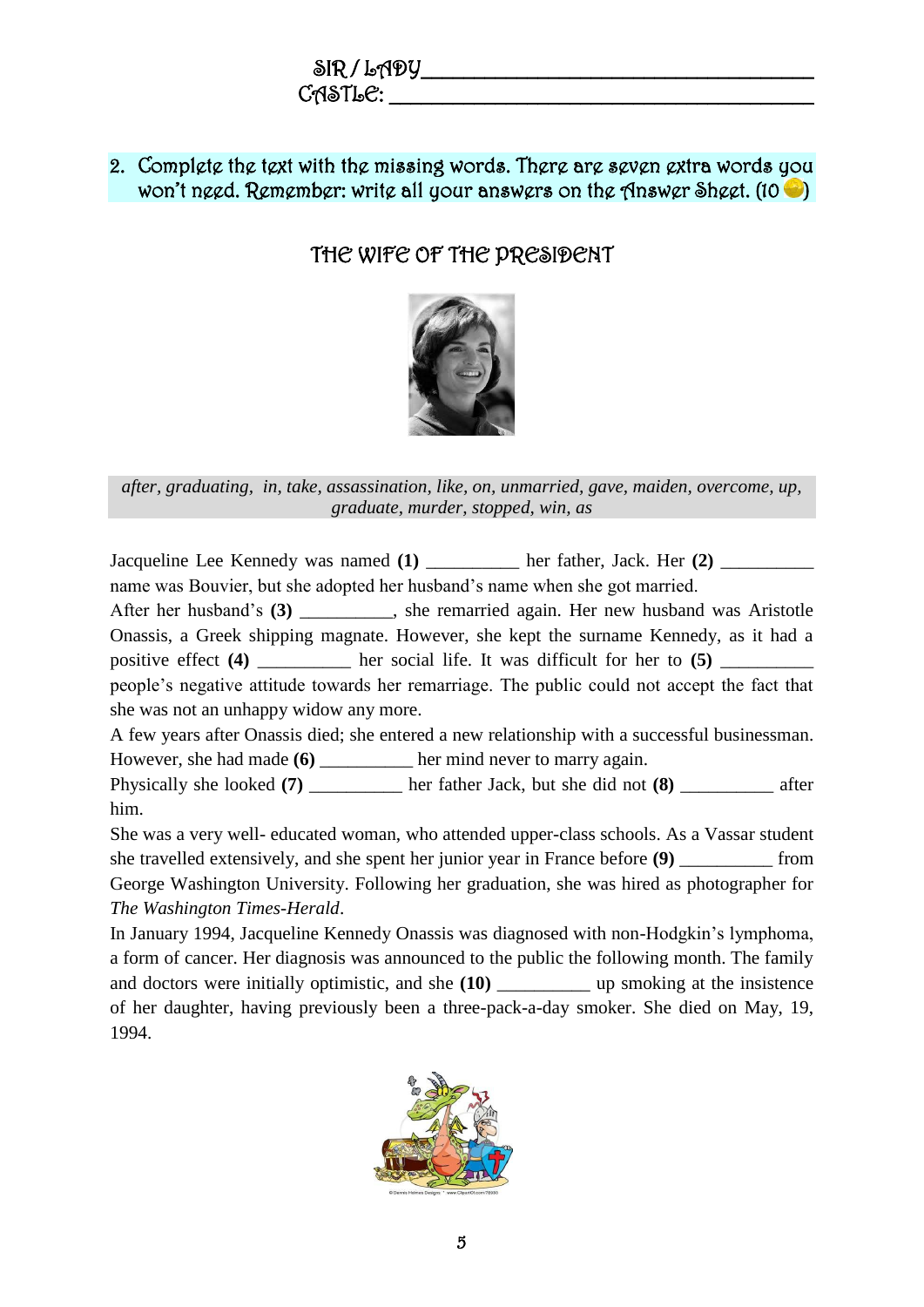| SIR / LADY     |  |
|----------------|--|
| $C$ ASTL $C$ : |  |

3. Match the colour idioms or phrases with their definitions so as to clarify their meaning. Write the letters under the numbers in the chart below. There are three extra phrases you do not need. Remember: write all your answers on the Answer Sheet.  $(5 \bullet)$ 

| a) an innocent lie to protect another<br>person's feelings  |
|-------------------------------------------------------------|
| b) to occur extremely rarely or only<br>once in a life-time |

*2) Green with envy*

*1) Golden parachute*

- *3) Be in the red*
- *4) A white elephant*
- *5) The black sheep*
- c) A burdensome possession; creating more trouble than it is worth
- d) be in debt
- e) giving benefits that must be paid by the employer if someone is discharged
- f) wishing very much what someone else has, be jealous
- *g)* the only person who is not successful or embarrassment to a family or to a group
- *h)* Someone likes gardening very much

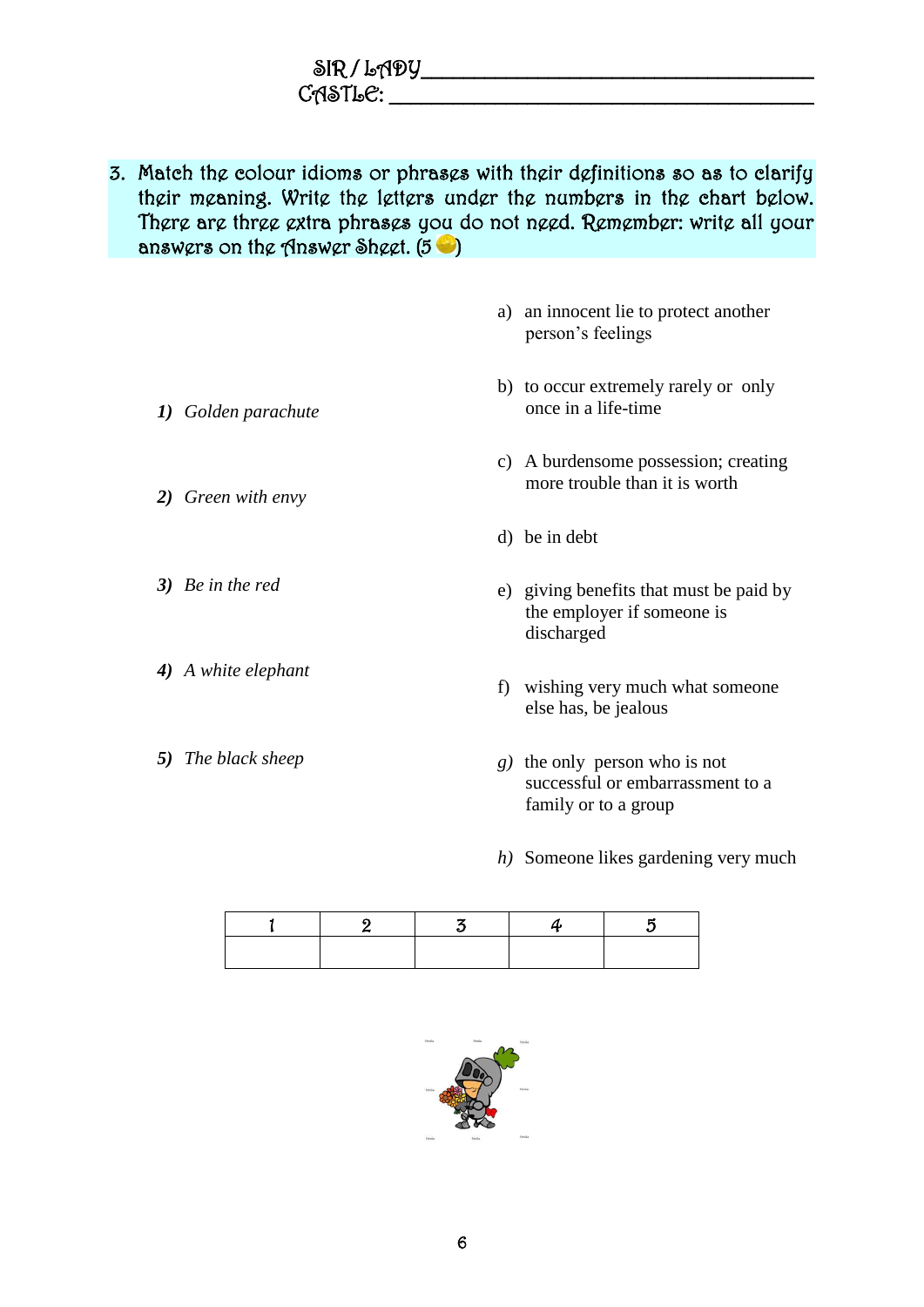



Read the sentences and choose the right answer (A, B, C, D) to fill the gap in each. Remember: write all your answers on the Answer Sheet.  $(50 - )$ 

|                                        | 1. I wish my parents ______ always criticise my clothes.                           |
|----------------------------------------|------------------------------------------------------------------------------------|
| A. won't                               | B. didn't                                                                          |
| C. wouldn't                            | D. hadn't                                                                          |
|                                        | 2. I can't remember _____ such a beautiful sunset before.                          |
| A. to see                              | B. have seen                                                                       |
| C. see                                 | D. seeing                                                                          |
|                                        |                                                                                    |
|                                        | 3. She __________ German food, and likes it now.                                   |
| A. got used to eating                  | B. was used eating                                                                 |
| C. used to eating                      | D. used to ate                                                                     |
| 4. What _______ since you left school? |                                                                                    |
| A. do you do                           | B. have you been doing                                                             |
| C. are you doing                       | D. were you doing                                                                  |
|                                        | 5. The ski resorts are usually crowded. There are many people ______ skiing.       |
| A. enjoy                               | B. that enjoying                                                                   |
| C. who enjoy                           | D. who enjoying                                                                    |
|                                        |                                                                                    |
| A. have enough                         | 6. It is already 3 o'clock. Can you ______ time to catch the bus?<br>B. have it in |
| C. make in                             |                                                                                    |
|                                        | D. make it in                                                                      |
| 7. I went to have my glasses ______.   |                                                                                    |
| A. fit                                 | B. fitted                                                                          |
| C. fitting                             | D. to fit                                                                          |
|                                        | 8. Mary's house is ______ the hair salon. Do you think you can find it?            |
| A. along                               | B. near to                                                                         |
| C. against                             | D. next to                                                                         |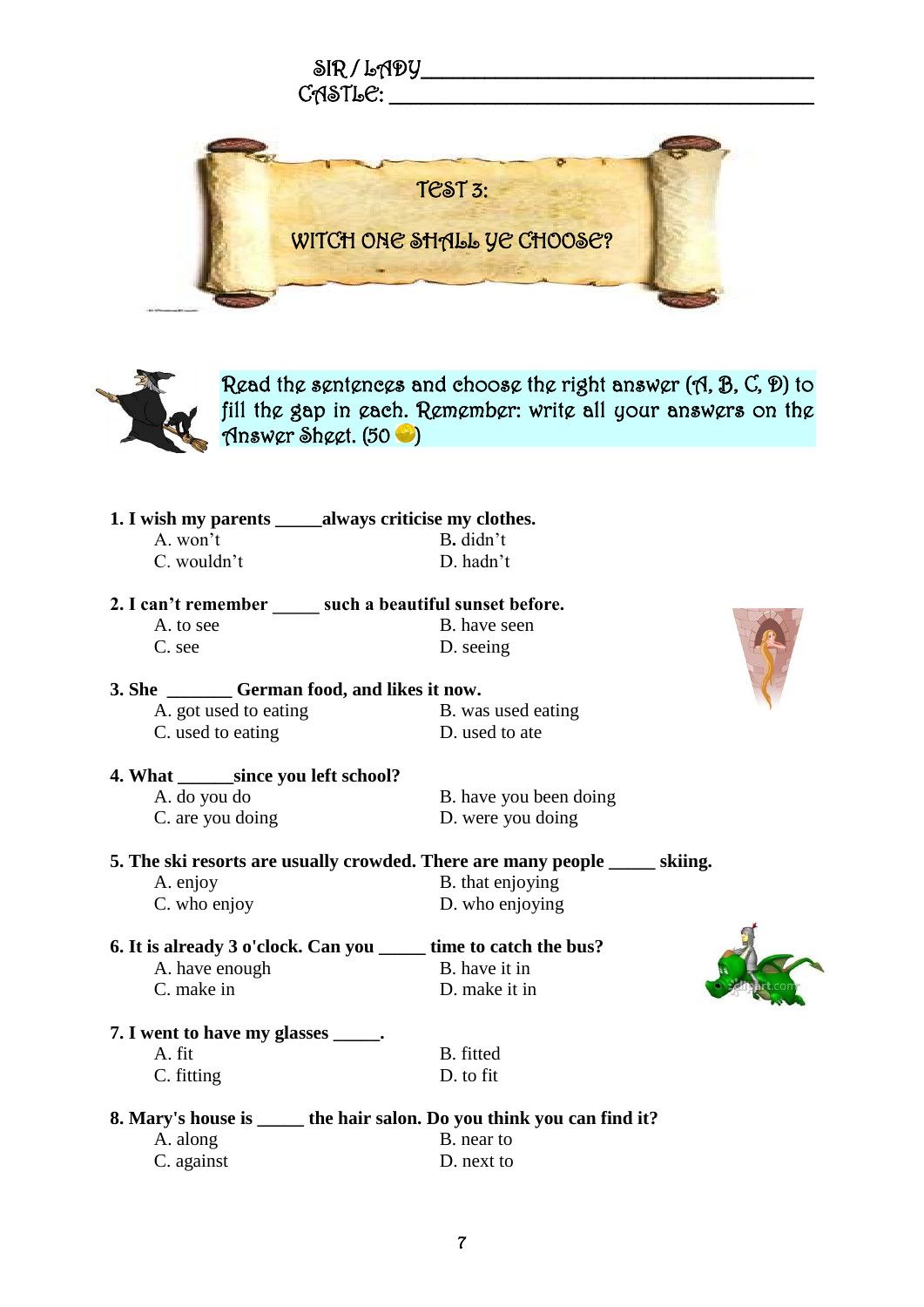| 9. I told Jim how to get here but perhaps I ____ him a map.      |                           |  |
|------------------------------------------------------------------|---------------------------|--|
| A. should have given                                             | B. ought give             |  |
| C. had to give                                                   | D. must have given        |  |
| 10. At last I ______ translate this sentence.                    |                           |  |
| A. could succeed to                                              | B. can manage             |  |
| C. have managed to                                               | D. was successful in      |  |
|                                                                  |                           |  |
| 11. John decided ______ golf at weekends.                        |                           |  |
| A. to begin                                                      | B. to commence            |  |
| C. to take up                                                    | D. to start up            |  |
| 12. It ______ to me whether we meet them or not.                 |                           |  |
| A. makes no difference                                           | B. makes not a difference |  |
| C. is indifferent                                                | D. is not a difference    |  |
|                                                                  |                           |  |
| 13. I help, I can do it alone.                                   |                           |  |
| A. needn't                                                       | B. don't need             |  |
| $C.$ mustn't                                                     | D. don't have to          |  |
| 14. I was really tired, I couldn't sleep.                        |                           |  |
| A. Even though                                                   | <b>B.</b> Despite         |  |
| C. In spite of                                                   | D. Nevertheless           |  |
| 15. They are late as usual. I don't think we should ______ them. |                           |  |
| A. await for                                                     | B. wait for               |  |
| C. await on                                                      | D. wait on                |  |
|                                                                  |                           |  |
| 16. It's rude to talk your mouth full food.                      |                           |  |
| A. with, with                                                    | B. with, of               |  |
| C. of, of                                                        | D. of, with               |  |
| 17. You had better ______ the tourist information office.        |                           |  |
| A. inquire at                                                    | B. inquiring at           |  |
| C. inquire to                                                    | D. inquiring at           |  |
|                                                                  |                           |  |
| 18. Ireland was part of the UK, 18. 2014.<br>A. didn't it        | B. wasn't it              |  |
| C. hasn't it                                                     | D. weren't it             |  |
|                                                                  |                           |  |
| 19. They will be _______ at the party.                           |                           |  |
| A. present                                                       | B. presents               |  |
| C. presenting                                                    | D. at present             |  |
| 20. Will they go ______ this summer?                             |                           |  |
| A. swim                                                          | B. to swim                |  |
| C. swimming                                                      | D. to swimming            |  |
|                                                                  |                           |  |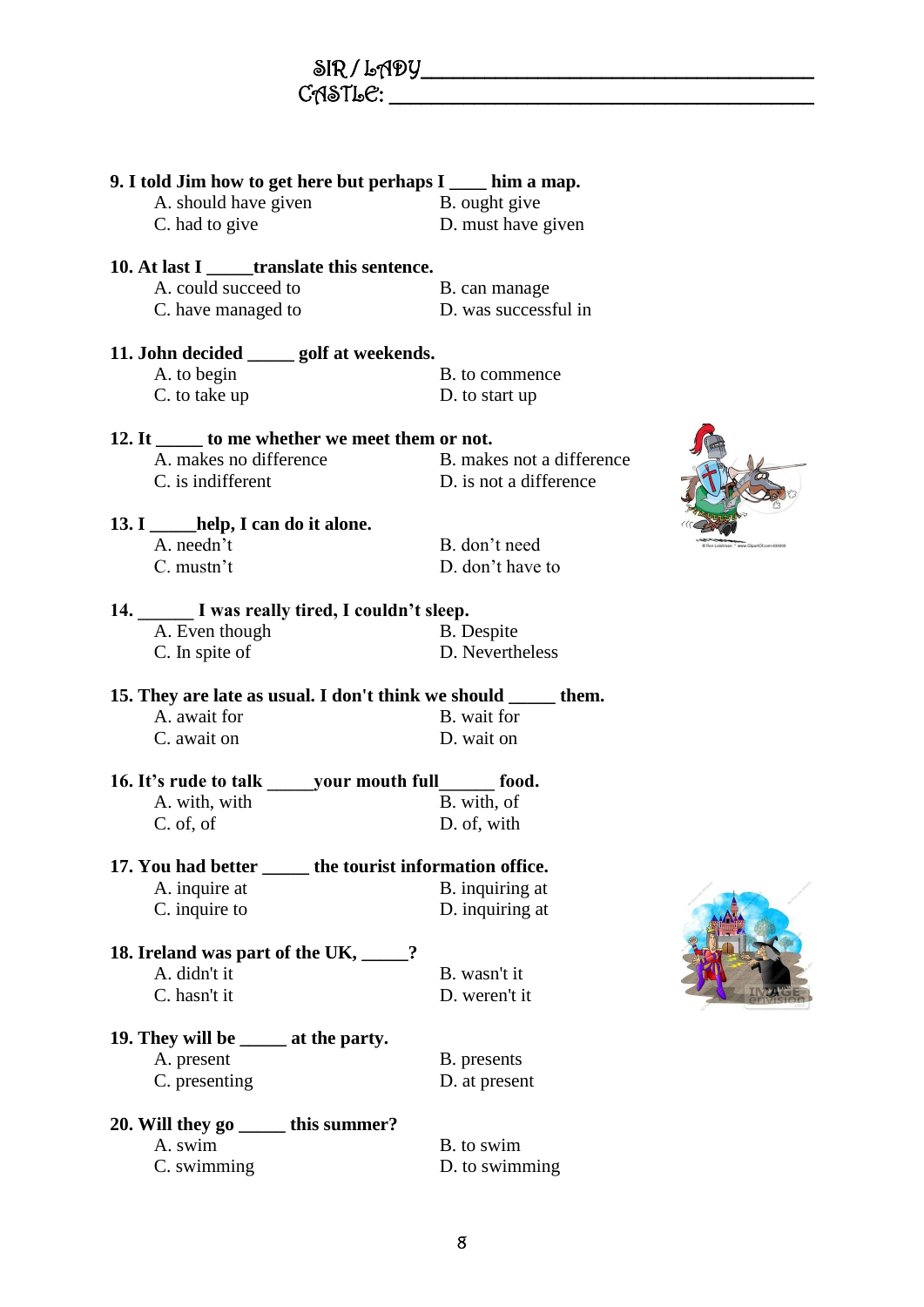| CASTLE:                                                                  |                                                                |
|--------------------------------------------------------------------------|----------------------------------------------------------------|
|                                                                          |                                                                |
| 21. The New York police were very anxious ______ about the crime.        |                                                                |
| A. more learn                                                            | B. learn more                                                  |
| C. to more learn                                                         | D. to learn more                                               |
| 22. Many excited women could ______ at the department store sale.        |                                                                |
| A. seen                                                                  | B. be seen                                                     |
| C. be seeing                                                             | D. be see                                                      |
| 23. There's no point $\_\_\_\$ .                                         |                                                                |
| A. studying if you are feeling tired B. give him any money               |                                                                |
| C. help him. He doesn't deserve it.                                      | D. of memorizing phrases you don't understand                  |
| 24. I must apologise _____ you for being rude.                           |                                                                |
| A. -                                                                     | B. with                                                        |
| C. to                                                                    | D. at                                                          |
| 25. Everyone has the _____ to equal pay for equal work.                  |                                                                |
| A. leave                                                                 | B. law                                                         |
| C. right                                                                 | D. wrong                                                       |
| 26. If I didn't have a big heart, I _______ you.                         |                                                                |
| A. won't forgive                                                         | B. can't forgive                                               |
|                                                                          | C. mustn't have forgiven D. wouldn't have been able to forgive |
| 27. It's Friday and I _______ a good night's sleep this week. I'm tired. |                                                                |
| A. didn't have                                                           | B. haven't had                                                 |
| C. hadn't got                                                            | D. hadn't had                                                  |
| 28. He ran ________ a former school friend when he was in Rome.          |                                                                |
| A. into B. in                                                            |                                                                |
| C. through                                                               | D. within                                                      |
| 29. I'd rather by car.                                                   |                                                                |
| A. walk than go                                                          | B. walk as going                                               |
| C. walking than going                                                    | D. walk to going                                               |
|                                                                          |                                                                |
| A. Each                                                                  | B. All                                                         |
| C. Both                                                                  | D. Every                                                       |
| 31. Last year Liz earned ______ her brother                              |                                                                |
| A. twice as much as                                                      | B. twice more than                                             |
| C. twice as many than                                                    | D. twice as more as                                            |
| 32. I arranged to meet Jim after work last night but he didn't           |                                                                |
| A. pick up                                                               | B. turn up                                                     |
| C. go up                                                                 | D. come up                                                     |

SIR / LADY\_\_\_\_\_\_\_\_\_\_\_\_\_\_\_\_\_\_\_\_\_\_\_\_\_\_\_\_\_\_\_\_\_\_\_\_\_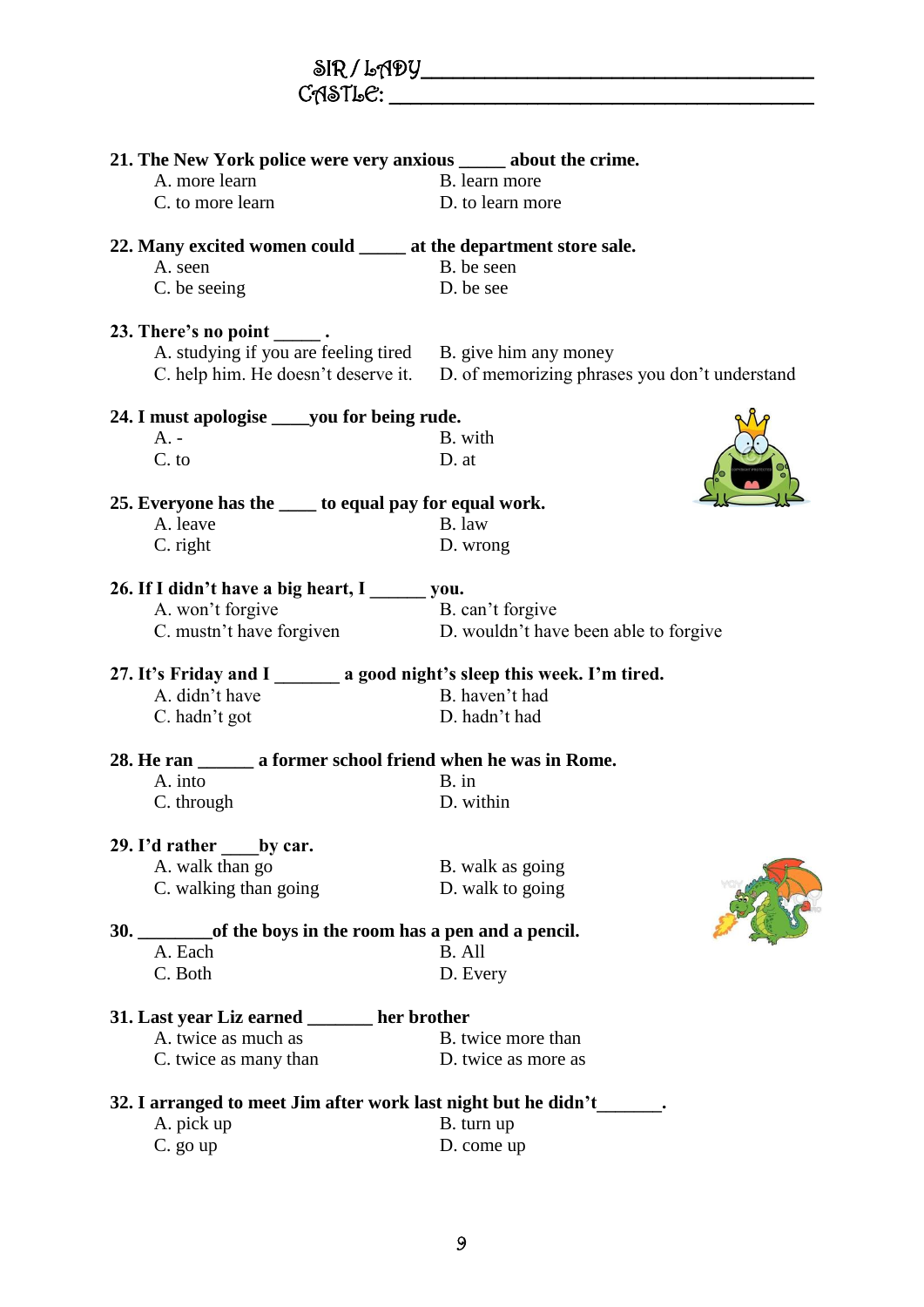| $\delta$ R/LADY |  |  |
|-----------------|--|--|
| CASTLE:         |  |  |

| 33. You had better not _____ drug smugglers.                 |                                                                        |  |
|--------------------------------------------------------------|------------------------------------------------------------------------|--|
| A. get mixed with                                            | B. get mixed up with                                                   |  |
| C. mix up                                                    | D. mix up with                                                         |  |
|                                                              |                                                                        |  |
| 34. I waste a lot of time _______.                           |                                                                        |  |
| A. after day-dreaming                                        | B. until day-dreaming                                                  |  |
| C. to day-dreaming                                           | D. day-dreaming                                                        |  |
|                                                              |                                                                        |  |
| 35. I had __________ a place to live.                        |                                                                        |  |
| A. a difficulty to find                                      | B. difficulty to find                                                  |  |
| C. difficulty in finding                                     | D. a difficulty finding                                                |  |
|                                                              |                                                                        |  |
| 36. I spent hours _______ my washing machine.                |                                                                        |  |
| A. by trying repairing                                       | B. with trying repairing                                               |  |
| C. trying to repair                                          | D. trying repairing                                                    |  |
|                                                              |                                                                        |  |
| 37. I'd rather you the tea now.                              |                                                                        |  |
| A. made                                                      | B. make                                                                |  |
| C. to make                                                   | D. would make                                                          |  |
| 38.I don't know his letter or not.                           |                                                                        |  |
| A. to answer                                                 | B. whether to answer                                                   |  |
| C. of to answer                                              | D. if or not to answer                                                 |  |
|                                                              |                                                                        |  |
| 39. He must be early: he won't get a seat.                   |                                                                        |  |
| A. other                                                     | B. as                                                                  |  |
| C. otherwise                                                 | D. yet                                                                 |  |
|                                                              |                                                                        |  |
|                                                              | 40. He _______ a big mistake in ___________ business with such people. |  |
| A. did, doing                                                | B. did, making                                                         |  |
| C. made, doing                                               | D. made, making                                                        |  |
|                                                              |                                                                        |  |
| 41. I'm going to rent a room, while my bed-sitter is being _ |                                                                        |  |
| A. redecorated                                               | B. renewed                                                             |  |
| C. restored                                                  | D. repaired                                                            |  |
|                                                              |                                                                        |  |
| 42. I'm going to Japan Japanese.<br>A. for learning          | B. in order that to learn                                              |  |
| C. so as to learn                                            | D. in order to learning                                                |  |
|                                                              |                                                                        |  |
| 43. It's only a ditch.                                       |                                                                        |  |
| A. four-foot wide                                            | B. four-feet wide                                                      |  |
| C. four-foot's wide                                          | D. four-feet's wide                                                    |  |
|                                                              |                                                                        |  |
| 44. Come and see me _______.                                 |                                                                        |  |
| A. a day                                                     | B. at some time                                                        |  |
| C. some time                                                 | D. before a day                                                        |  |
|                                                              |                                                                        |  |